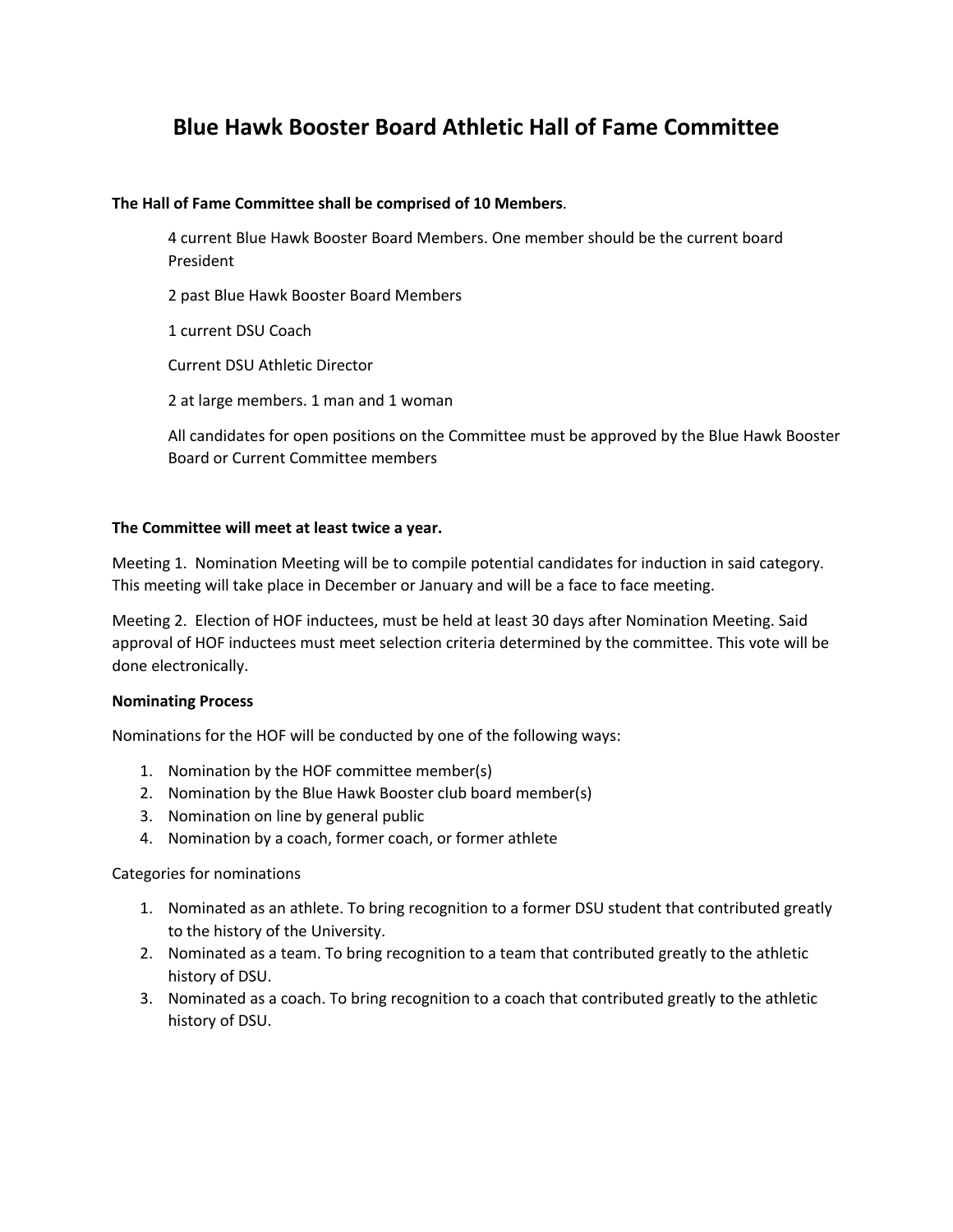### **Criteria for consideration for nomination into the Dickinson State HOF**

### **1. Athlete**

The criteria should be based on his/her athletic accomplishments while a student enrolled at DSU. It not intended to recognize accomplishments, athletic or otherwise, before or after attending DSU. Athletes also must have upheld appropriate code of conduct while attending DSU and after.

Although academic merit, campus life, and other non-athletic factors could be of secondary consideration, the selection criteria is, in order, as follows:

- A. Accomplished nationally recognized efforts in a sport.
- B. Accomplished outstanding achievement at the regional or conference level.
- C. Participated at DSU for 2 or more years
- D. Made a very strong contribution to two or more sports teams while at DSU.
- E. Made a very strong impact on one sport program while at DSU.

### **2. Teams**

The criteria nomination of a team into the HOF is based on that team's athletic accomplishments while at DSU.

The selection criteria, in order, is as follows:

- A. Teams that were "Milestones" in the history of DSU athletics.
- B. Teams that accomplished nationally recognized efforts.
- C. Teams that accomplished outstanding achievement at the regional or conference level.

### **3. Coaches**

The selection criteria, in order, is as follows:

- A. Accomplished nationally recognized efforts as a coach in a sport(s).
- B. Accomplished outstanding achievement at the regional or conference level as a head coach.
- C. Made significant contributions as an assistant coach to sport(s) over time.
- D. Completed their time coaching at Dickinson State University

### **Selection Process**

The selection committee will consider anywhere from 8-10 individual nominations and 2-3 team nominations each year following their initial meeting. Athletic nominees must be 5 years removed from playing at DSU.

The athletic director will provide the committee with an updated list of individuals, coaches, and teams that are eligible to be considered into the DSU HOF.

In the May selection meeting: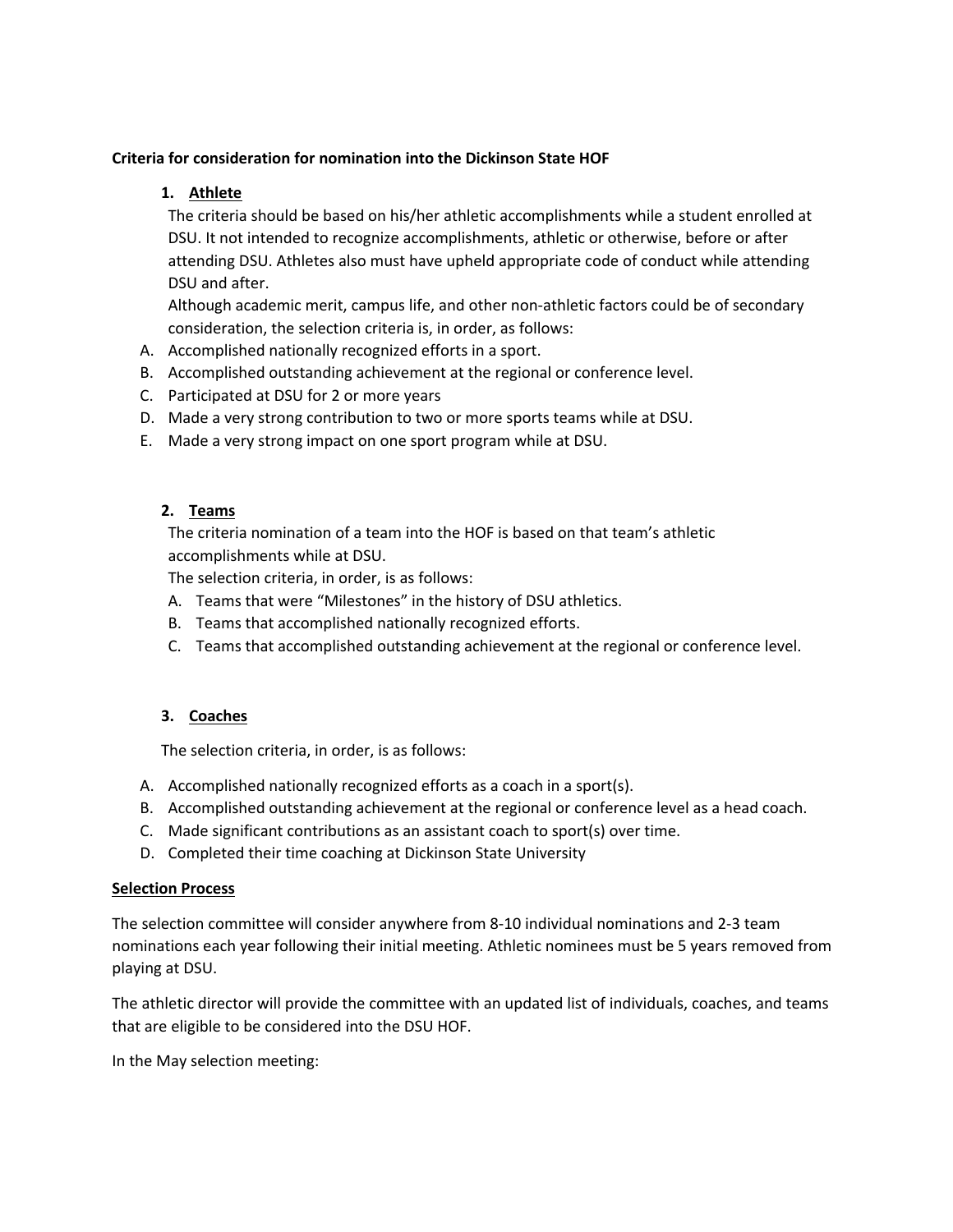- A. Committee members will approve no less than 4 and no more than 6 individuals and coaches for the DSU HOF. All selections must be approved by two thirds vote.
- B. No less than one female individual must be inducted each year.
- C. No more than one coach per year can be inducted. Coaches do not have to be inducted every year.
- D. One team(s) will be selected each year. Teams may be selected for 2-3 years a time in the period they were at DSU. A team(s) from the same sport cannot be selected in consecutive years for HOF induction.
- E. No more than two athletes from one sport will be eligible for induction in the same year.
- F. Committee members will forward names selected to the Booster Board for final approval.

The athletic director will do an initial press release in June for the selections. The athletic director will do another press release in September prior to the induction ceremony.

Awards will be purchased by Blue Hawk Booster Club for display and placement into the Dickinson State University Athletic Hall of Fame at the BAC. These awards must meet the specification laid out by the current Hall of Fame display at the BAC.

The Booster Club president will help present the awards at the HOF banquet.

### **Other Awards**

The booster club will also recognize individuals who have made outstanding achievements or contributions to DSU as an alumni or friend.

The HOF committee will select these award winners as well. Two thirds of the committee must vote in favor of the individual and the Booster Board must approve these winners. The Booster Club president will help present the awards after the last home football game.

The award winners for outstanding achievement, loyalty, and honorary lettermen will be recognized during the last home football game. They will be announced at halftime and will be honored in a ceremony after the game.

### **Outstanding Achievement**

The individual must be a former DSU student who has achieved unusual success in the Coaching and teaching profession.

Criteria would include:

- 1. Received national, state, or regional recognition in the profession.
- 2. Received recognition by peers or groups. (Coach of Year)
- 3. Made unusual contributions in the profession.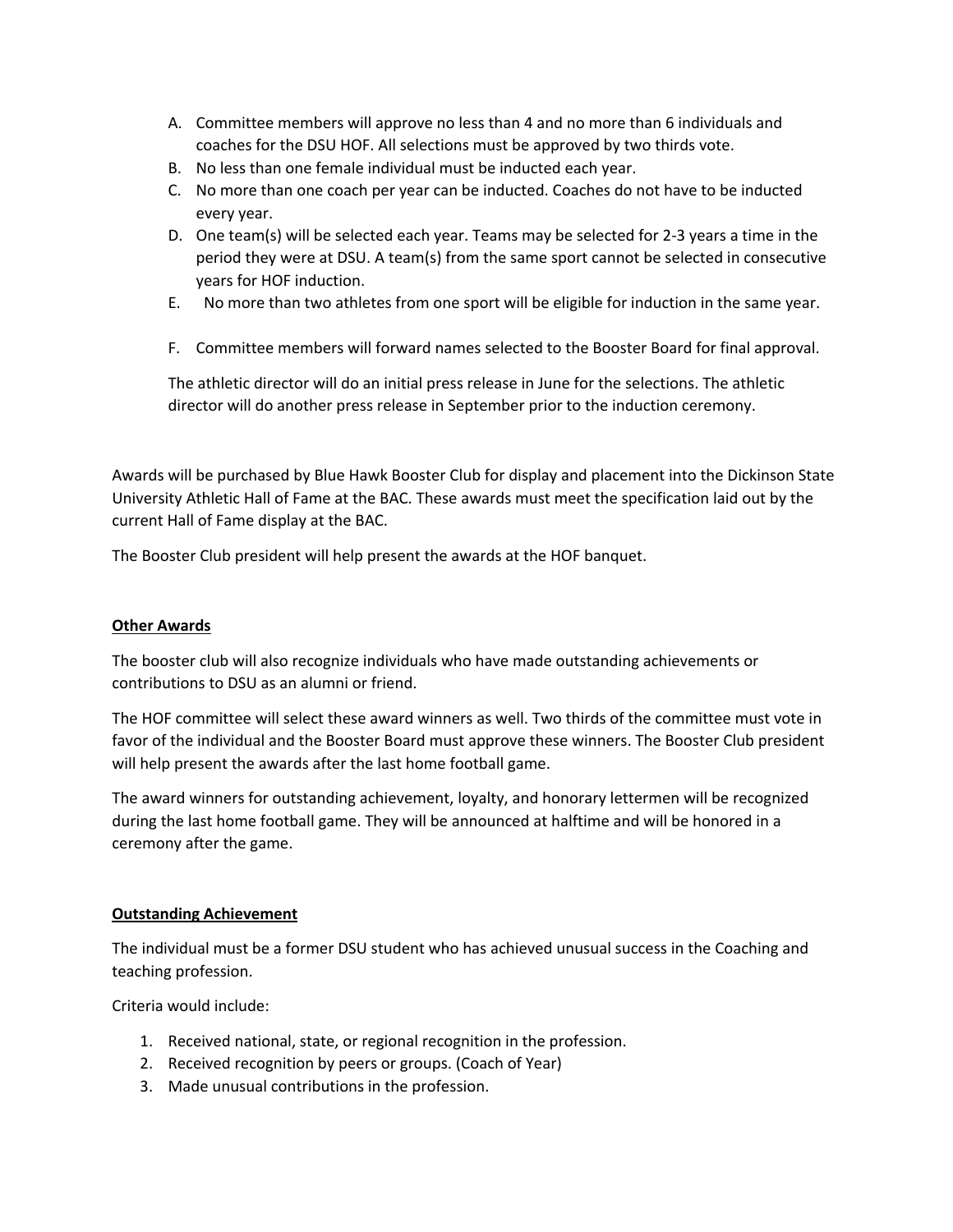### **Loyalty**

The individual must be a DSU grad who after their DSU years reflected a strong loyalty to the DSU athletic program through:

- A. Helping recruiting efforts
- B. Being involved in booster/other clubs
- C. Volunteer efforts went above and beyond
- D. Financial or scholarship contributions

### **Honorary Letterman Award**

The individual did not attend or graduate from DSU. This individual has reflected a strong bond with DSU and has made significant contributions through:

- A. Helping recruiting efforts
- B. Being involved in booster/other clubs
- C. Volunteer efforts when above and beyond
- D. Financial or scholarship contributions